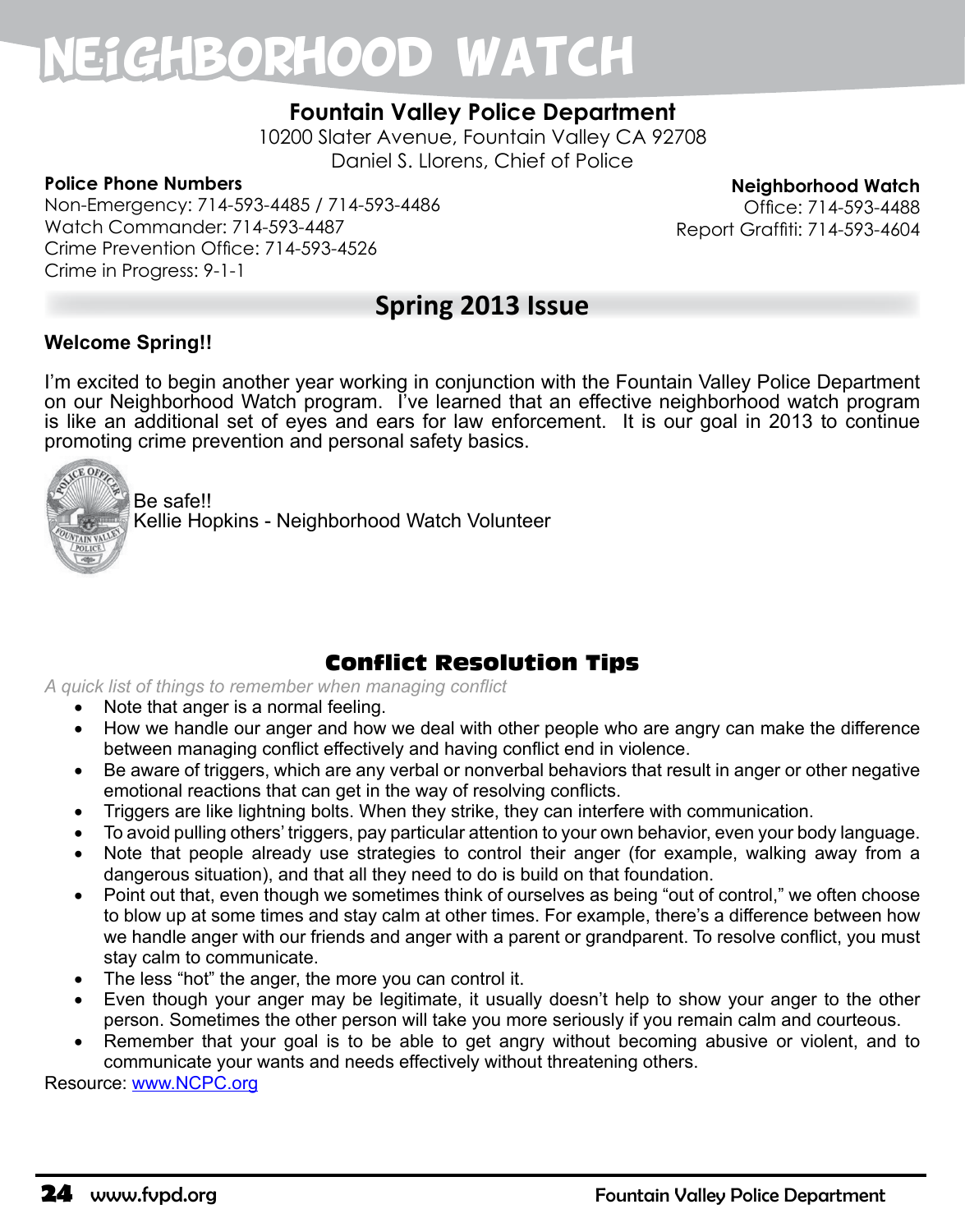## E1GHBORHOOD WATCH

### Home and Neighborhood Safety

In these times of economic distress, many people are concerned about the threat of rising crime in their communities. Fortunately, there are ways to help protect your home and your neighborhood from crime. From simple steps like keeping your doors locked to participating in a Neighborhood Watch program, there are plenty of things you can do to prevent crime.

Work with your neighbors to keep you neighborhood clean and orderly. Keep spare keys with a trusted neighbor or nearby shopkeeper, not under a doormat or planter, on a ledge, or in the mailbox. Set timers on lights when you're away from home or your business is closed, so they appear to be occupied. Illuminate or eliminate places an intruder might hide: the spaces between trees or shrubs, stairwells, alleys, hallways, and entry

ways…it has never been more important for citizens to work together to prevent crime. Resource: www.NCPC.org

#### **Home Security Checklist**

Use this as a guide as you check your home for safety measures. Boxes marked "no" indicate areas where you could take action to improve your home's security. These are just some of the steps you can take to decrease the likelihood that you or your home is targeted.

| <b>Exterior Doors</b>                                                                                                                            | <b>Yes</b> | <b>No</b> |
|--------------------------------------------------------------------------------------------------------------------------------------------------|------------|-----------|
| All doors are locked at night and every time we leave the house—even if it's just for a few<br>minutes.                                          |            |           |
| Doors are solid hardwood or metal-clad.                                                                                                          |            |           |
| Doors feature wide-angle peepholes at heights everyone can use.                                                                                  |            |           |
| If there are glass panels in or near our doors, they are reinforced in some way so that they<br>cannot be shattered.                             |            |           |
| All entryways have a working, keyed entry lock and sturdy deadbolt lock installed into the<br>frame of the door.                                 |            |           |
| Spare keys are kept with a trusted neighbor, not under a doormat or planter, on a ledge, or in<br>the mailbox.                                   |            |           |
| <b>Garage and Sliding Door Security</b>                                                                                                          | <b>Yes</b> | <b>No</b> |
| The door leading from the attached garage to the house is solid wood or metal-clad and<br>protected with a quality keyed door lock and deadbolt. |            |           |
| The overhead garage door has a lock so that we do not rely solely on the automatic door<br>opener to provide security.                           |            |           |
| Garage doors are all locked when leaving the house.                                                                                              |            |           |
| The sliding glass door has a strong, working key lock.                                                                                           |            |           |
| A dowel or a pin to secure a glass door has been installed to prevent the door from being<br>shoved aside or lifted off the track.               |            |           |
| The sliding door is locked every night and each time we leave the house.                                                                         |            |           |
| <b>Protecting Windows</b>                                                                                                                        | Yes        | No        |
| Every window in the house has a working key lock or is securely pinned.                                                                          |            |           |
| Windows are always locked, even when they are opened a few inches for ventilation.                                                               |            |           |

**TAKE A BITE OUT OF**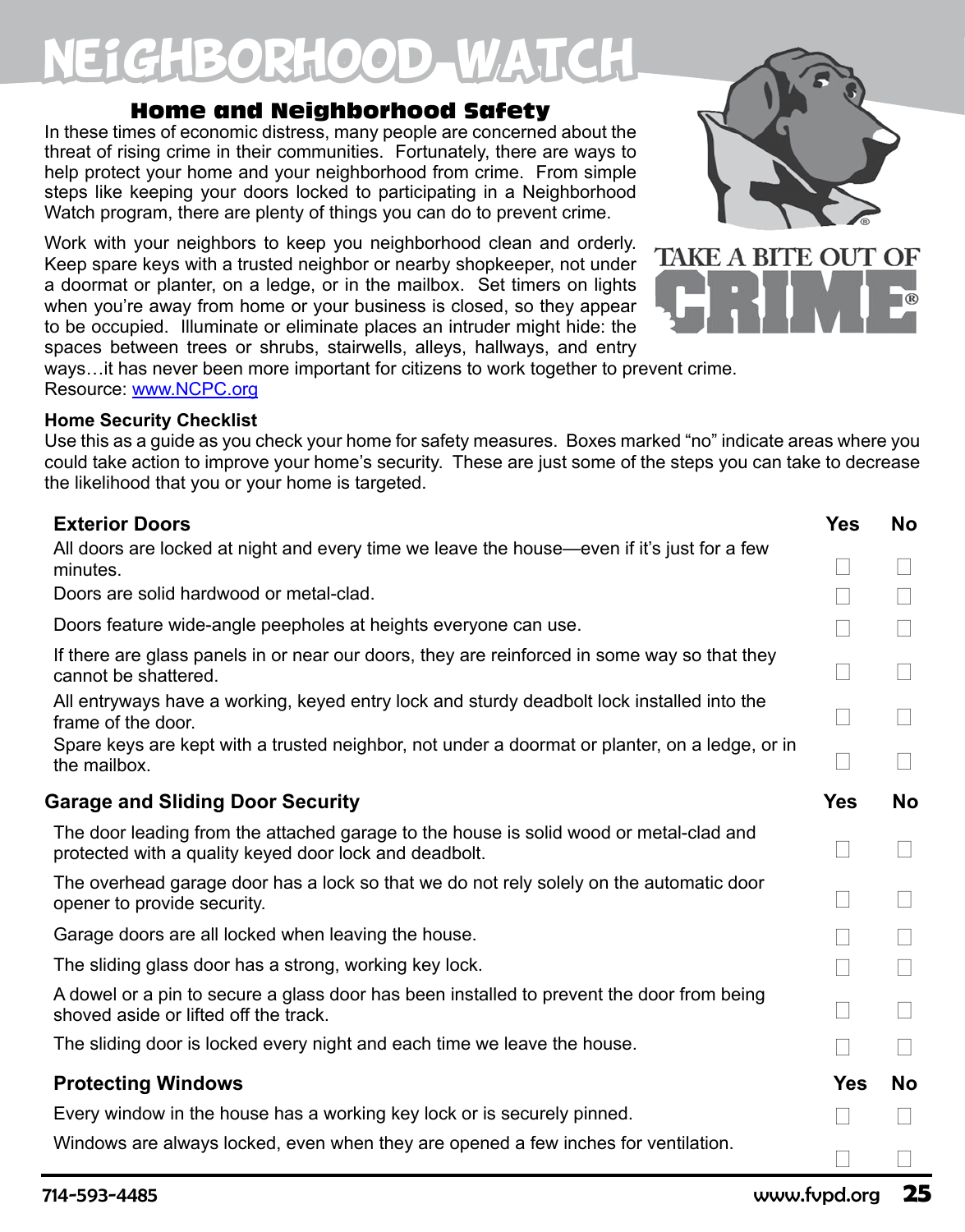## Neighborhood Watch

## Neighborhood Safety Tips For Parents

Unfortunately no neighborhood is completely immune to crime. However, there are steps you can take to help keep your family and your neighborhood safe.

- Know where your children are. Have your children tell you or ask permission before leaving the house and give them a time to check in or be home. When possible, have them leave a phone number of where they will be.
- Help children learn important phone numbers. Have your children practice reciting their home phone number and address, and your work and cell phone numbers. If they have trouble memorizing these, write them down on a card and have them carry it at all times. Tell your children where you will be and the best way to reach you.
- • **Set limits on where your children can go in your neighborhood. Do you want them crossing busy** roads? Playing in alleys or abandoned buildings? Are there certain homes in your neighborhood that you don't want your children to go to?
- Get to know your children's friends. Meet their parents before letting your children go to their **home** and keep a list of their phone numbers. If you can't meet their parents, call and talk to them. Ask what your children might do at their house and if they will be supervised.
- Choose a safe house in your neighborhood. Pick a neighbor's house where your children **can go** if they need help. Point out other places they can go for help, like stores, libraries, and police stations.
- Teach children to settle arguments with words, not fists. Role-play talking out problems, **walking** away from fist fights, and what to do when confronted with bullies. Remind them that taunting and teasing can hurt friends and make enemies.
- Work together with your neighbors. Watch out for suspicious and unusual behavior in your neighborhood. Get to know your neighbors and their children so you can look out for one another.

Resource: www.NCPC.org

Getting educated and taking a few basic steps may well keep you from becoming a victim of crime and fraud and save you a great deal of time and trouble.

## How to Protect Your Computer

The same advice parents might deliver to young drivers on their first solo journey applies to everyone

who wants to navigate safely online.

- "Don't drive in bad neighborhoods."
- "If you don't lock your car, it's vulnerable; if you don't secure your computer, it's vulnerable."
- "Reduce your vulnerability, and you reduce the threat."

Below are some key steps to protecting your computer from intrusion:

**Keep Your Firewall Turned On:** A firewall helps protect your computer from hackers who might try to gain access to crash it, delete information, or even steal passwords or other sensitive information. Software firewalls are widely recommended for single computers. The software is prepackaged on some operating systems or can be purchased for individual computers. For multiple networked computers, hardware routers typically provide firewall protection.

**Install or Update Your Antivirus Software:** Antivirus software is designed to prevent malicious software programs from embedding on your computer. If it detects malicious code, like a virus or a worm, it works to disarm or remove it. Viruses can infect computers without users' knowledge. Most types of antivirus software can be set up to update automatically.